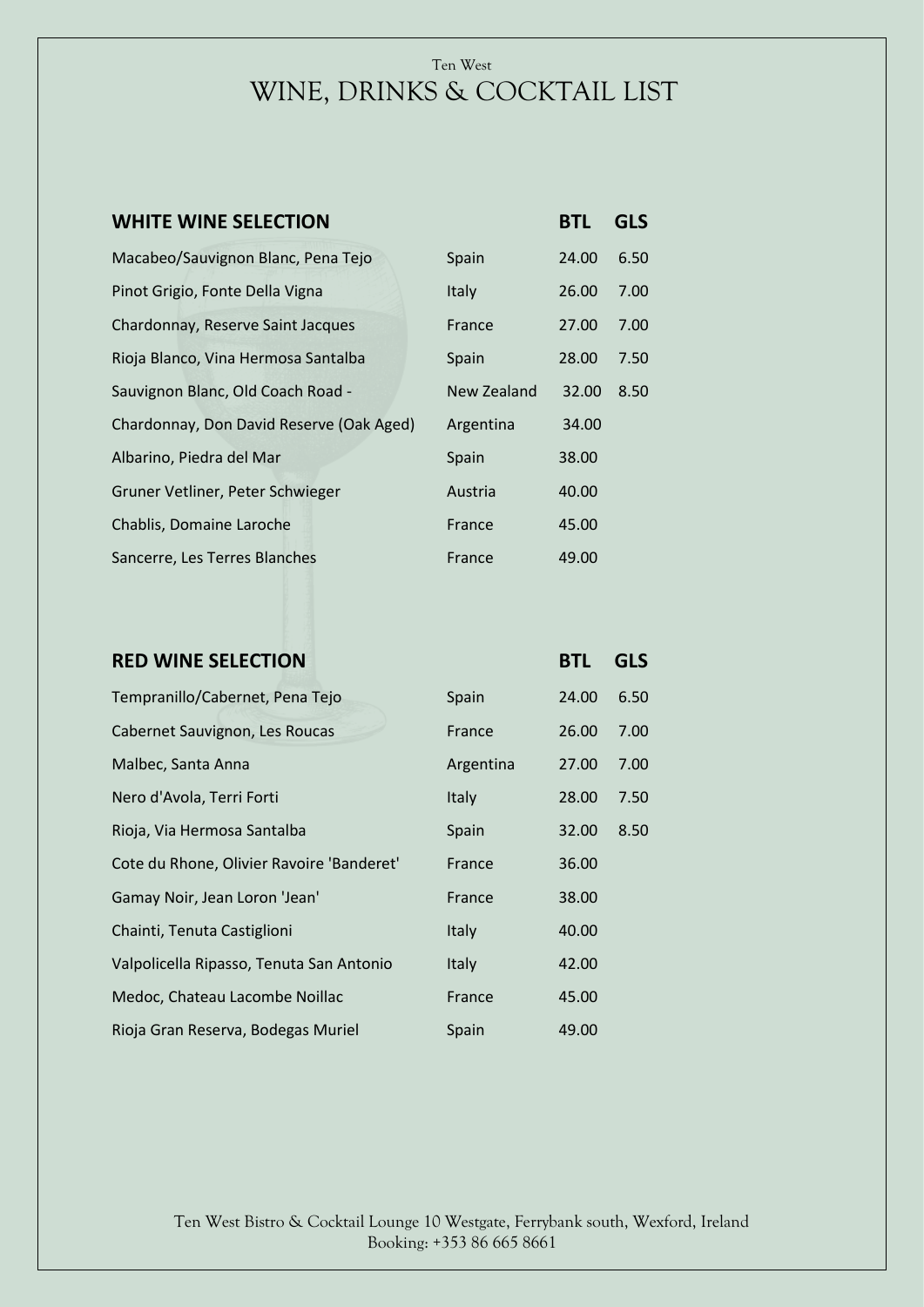| <b>DESSERT WINE &amp; PORT</b> |                         | <b>BTL</b>                                        | <b>GLS</b>   |                        |              |            |
|--------------------------------|-------------------------|---------------------------------------------------|--------------|------------------------|--------------|------------|
| N. Zealand                     |                         | <b>Sweet Agnes</b>                                | Riesling     |                        | €38.00 €7.50 |            |
| Portugal                       |                         | Osbourne Late Bottled Vintage Port                |              |                        | €38.00 €6.50 |            |
|                                | <b>ROSE WINE</b>        |                                                   |              |                        | <b>BTL</b>   | <b>GLS</b> |
|                                | Les Petit Jamelles Rose |                                                   |              | France                 | 25.00        | 6.50       |
|                                |                         | Domaine Montrose Rose, Grenache/Syrah/Roll France |              |                        | 32.00        |            |
|                                |                         | PROSECCO, CAVA & CHAMPAGNE                        |              |                        | <b>BTL</b>   | <b>GLS</b> |
| <b>Italy</b>                   | Rialto                  |                                                   |              | Prosecco Frizzante     | €30.00 €7.50 |            |
| Spain                          |                         | <b>Mistinquet Cava</b>                            | <b>Blend</b> |                        | €45.00       |            |
|                                | France Vueve Clicquot   |                                                   |              | Chardonnay/ Pinot Noir | €75.00       |            |
|                                | <b>France Pannier</b>   |                                                   | <b>Brut</b>  |                        | €95.00       |            |
| <b>SNIPE</b>                   |                         |                                                   |              |                        |              |            |
|                                |                         | Colle del Principe Prosecco                       |              |                        | €9.50        |            |
|                                | <b>NON-ALCOHOLIC</b>    |                                                   |              |                        |              |            |

 $G$ ran Baron No-Secco  $\epsilon$ 25.00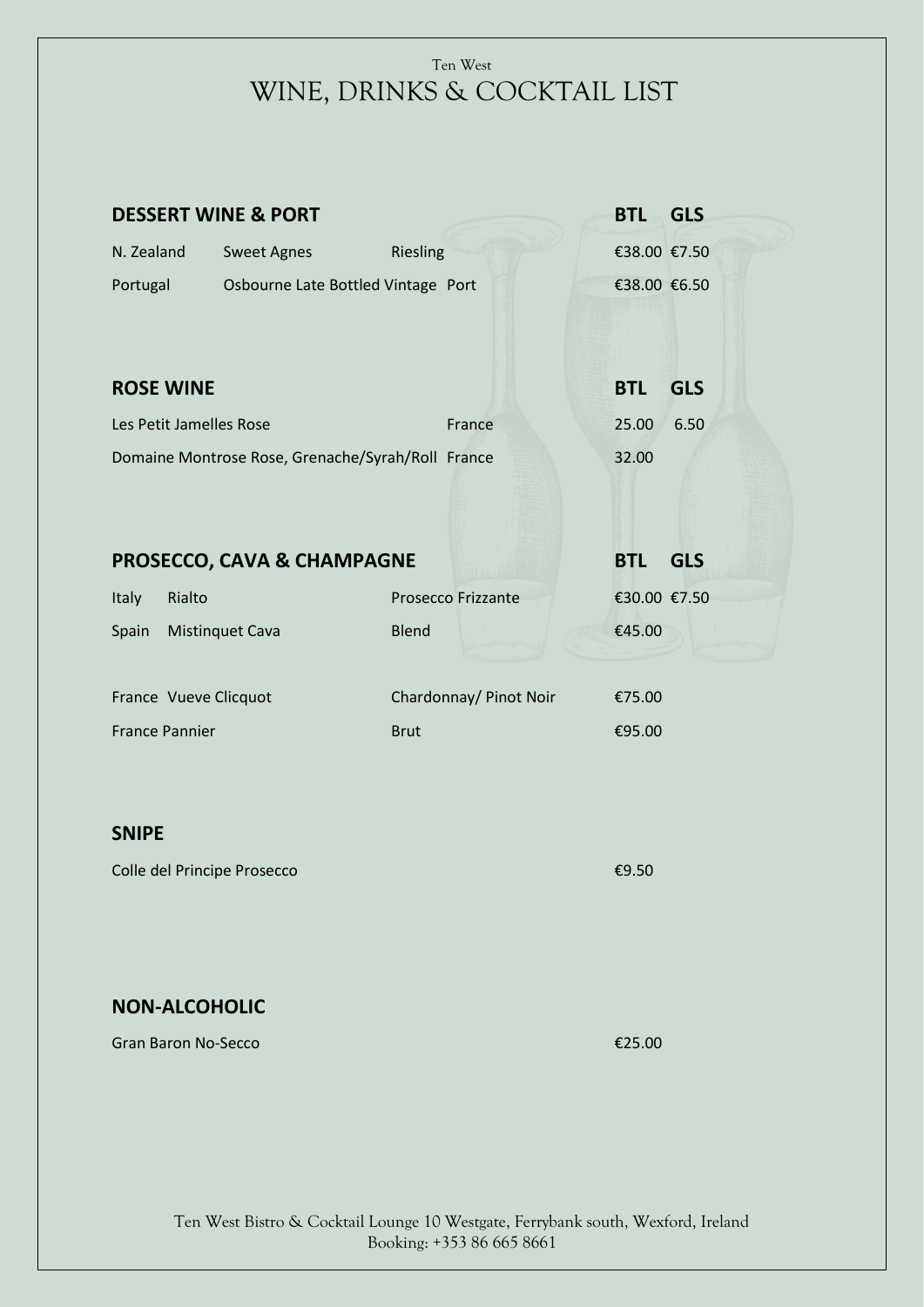### **SPIRITS**

| Ketel One Vodka                       | €5.00  |
|---------------------------------------|--------|
| Ketel One Vodka Peach Orange €5.50    |        |
| Ketel One Vodka Cucumber Mint €5.50   |        |
| Ketel One Vodka Grapefruit Rose €5.50 |        |
| <b>Wexbury Strawberry Vodka</b>       | €6.00  |
| <b>Wexbury Raspberry Vodka</b>        | €6.00  |
| Grey Goose Vodka                      | €7.50  |
| Tanqueray                             | €5.00  |
| Tanqueray 10                          | €7.50  |
| <b>Tanqueray Seville</b>              | €6.50  |
| <b>Tanqueray Royale</b>               | €6.50  |
| <b>Hendricks</b>                      | €6.50  |
| Gunpowder                             | €7.50  |
| Bombay                                | €5.50  |
| <b>Blackwater S/Berry</b>             | €6.00  |
| Roe & Co                              | €5.50  |
| <b>Bulleit Burbon</b>                 | €5.50  |
| Jameson                               | €5.00  |
| <b>Green Spot</b>                     | €8.50  |
| <b>Yellow Spot</b>                    | €10.50 |
| J Walker Red                          | €6.00  |
| J Walker Black                        | €7.50  |
| <b>Jack Daniels</b>                   | €5.50  |
| Talisker                              | €8.00  |
| Pampero Rum                           | €5.00  |
| <b>Bacardi</b>                        | €5.50  |
| Captain Morgan                        | €5.00  |
| Don Julio                             | €6.00  |
| Hennessy                              | €5.00  |
|                                       |        |

#### **BOTTLED BEERS**

| Red Ale                    | €6.00 |
|----------------------------|-------|
| Blonde Ale                 | €6.00 |
| Pale Ale                   | €6.00 |
| Corona                     | €5.50 |
| Peroni                     | €5.50 |
| <b>Stonewell Dry Cider</b> | €6.00 |
| Carlsberg 0.0              | €5.00 |

#### **DRAUGHT BEERS**

| Guinness         | €5.20 |
|------------------|-------|
| Smithwicks       | €5.20 |
| <b>Rockshore</b> | €5.40 |
| Rockshore Light  | €5.40 |
| Rockshore Cider  | €5.40 |
| Hophouse         | €5.40 |
| Carlsberg        | €5.40 |
| Citra IPA        | €5.50 |

#### **LIQUEURS**

| €6.00 |
|-------|
| €6.00 |
| €6.00 |
| €6.00 |
| €6.00 |
|       |

### **ALCOHOLIC HOT DRINKS**

| Hot Whiskey           | €7.00 |
|-----------------------|-------|
| <b>Irish Coffee</b>   | €7.50 |
| Calypso Coffee        | €7.50 |
| <b>Baileys Coffee</b> | €7.50 |
|                       |       |